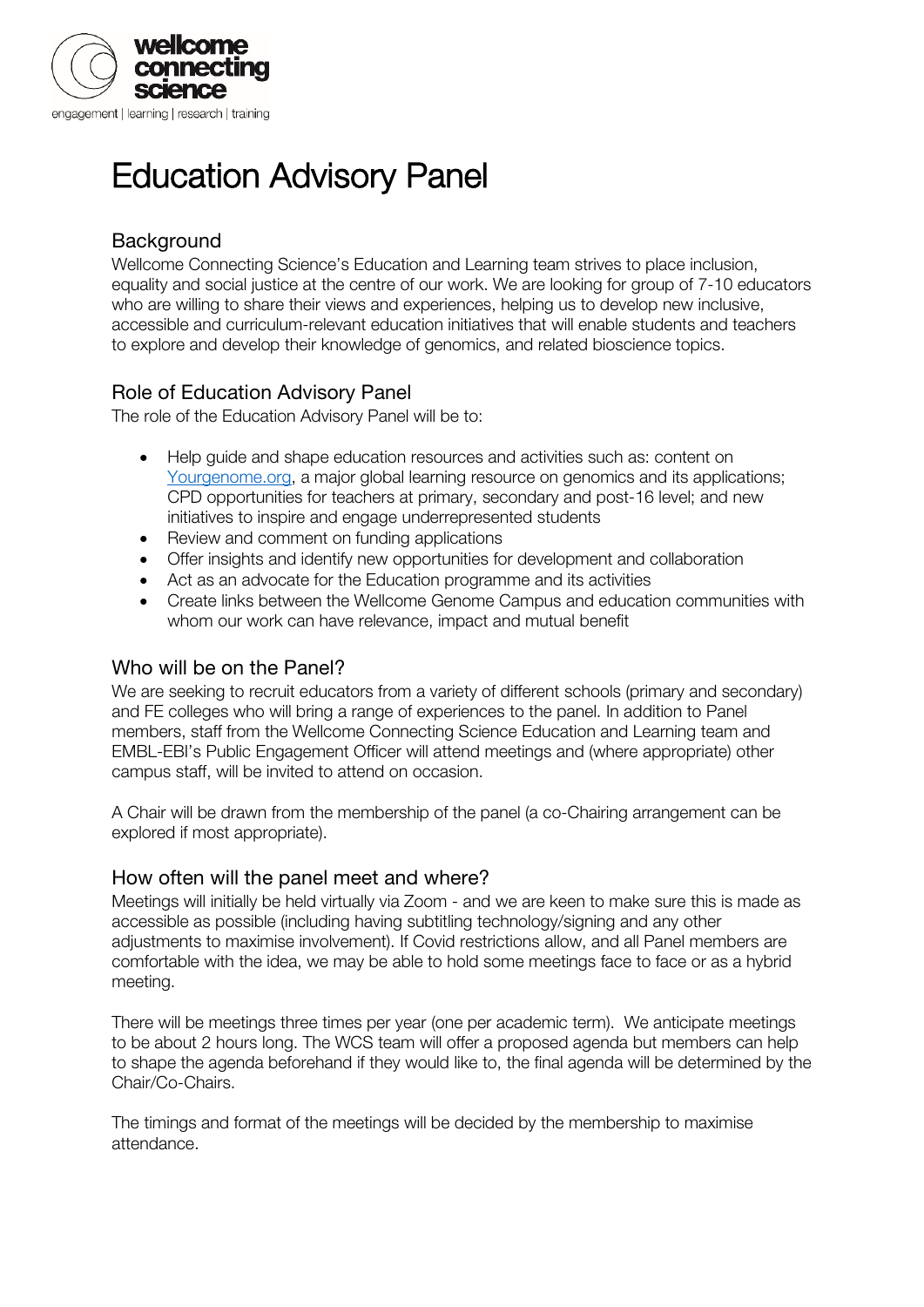

# Role of Wellcome Connecting Science Education and Learning team

We will:

- Schedule, organise and coordinate advisory Panel meetings, ensuring they are accessible and inclusive
- Support the Chair(s) in managing meetings and communicating with Panel members
- Ensure prompt payment for all panel members including any relevant expenses
- Accurately capture views expressed by Advisory Panel members and ensure that the expertise provided is carefully considered and acted on wherever possible
- Ensure that all members are kept informed of project progress and the decisions that have been made, explaining the reasoning behind those decisions where necessary
- Ensure that all Panel meetings and communications are conducted in an accessible way that meets the needs of all members and maximising the opportunity for all members to contribute

#### Anticipated outputs and actions

- Actions and notes from Panel meetings will be used to shape existing and new education initiatives
- We will provide written reports on project progress, highlighting how the Panel's advice has been incorporated
- There is the potential for panellists to co-present sessions on new initiatives at events such the ASE conference

#### Payment of expenses

We will pay any out of pocket expenses incurred by members of the panel in fulfilling this role. These can include (but are not limited to) childcare, access costs, travel and accommodation.

We will make clear the process for claiming these during the first meeting.

#### Membership criteria:

- Educator (teacher, technician, teaching assistant, consultant) at a UK primary or secondary school, or a further education college or other relevant educational organisation
- Willingness and enthusiasm to participate and represent their experiences and perspective on the education work we are doing
- A passion for inclusive and accessible education approaches
- An interest in genomics and its application and the education work being conducted on and off the Campus
- Good networks and connections that may offer relevant insight and support our activities
- A commitment to supporting our education work and acting in a collaborative and mutually respectful way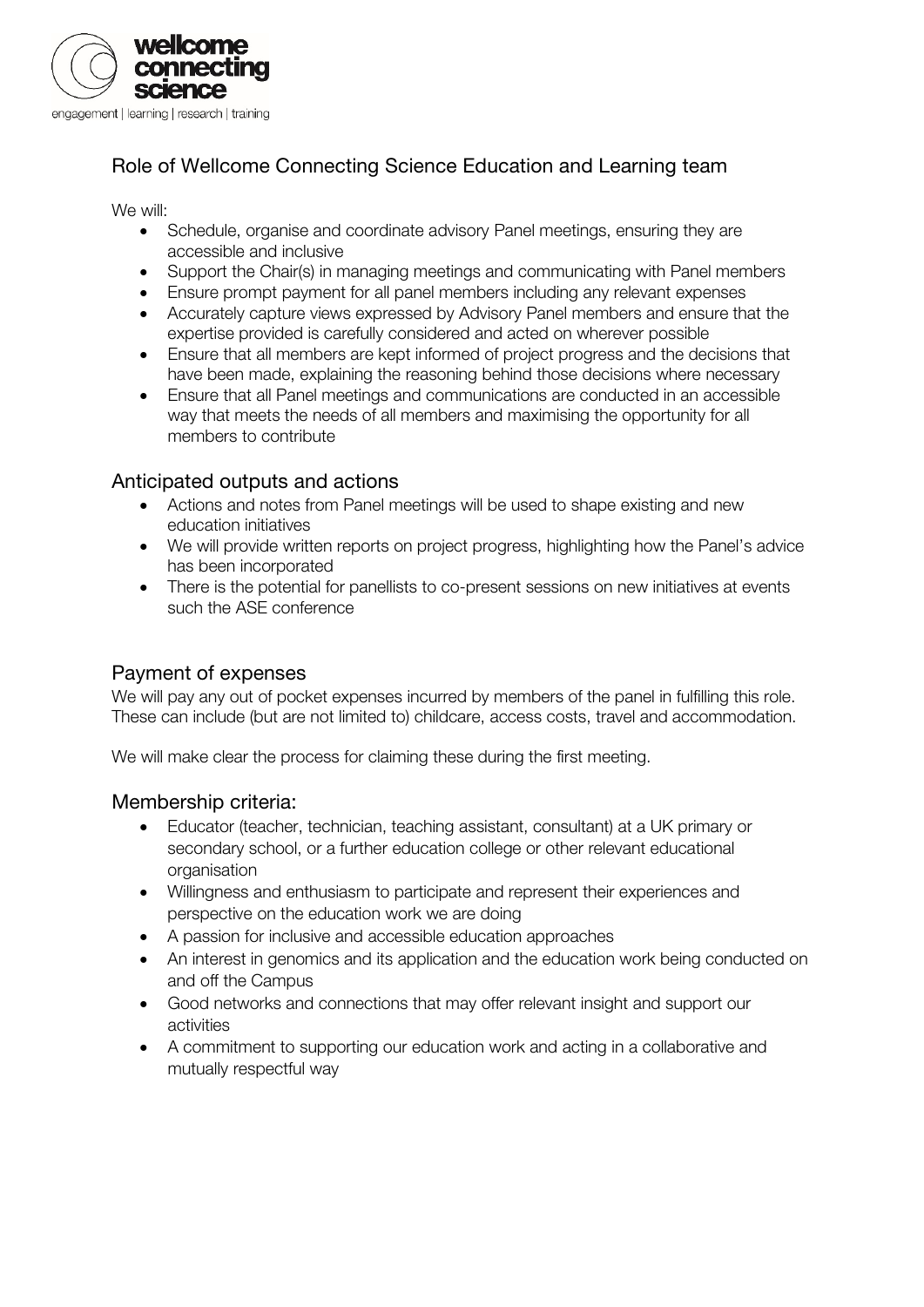

#### **Recruitment**

If you are interested in joining the panel please complete the attached form and return to Francesca.gale@wellcomeconnectingscience.org and she will arrange a time for a phone/Zoom chat.

Diversity is important to us and we are keen to ensure there is a balanced range of perspectives on the Panel. We will seek to recruit a mix of panellists (including but not limited to women, LGBTQI+ people, people of colour, and people with disabilities) with a range of experiences in different education settings. Knowledge of the Wellcome Genome Campus and genomics will be beneficial, but not essential.

We acknowledge that different people can contribute in different ways and so will be open to hearing your thoughts on how you might contribute to the Panel.